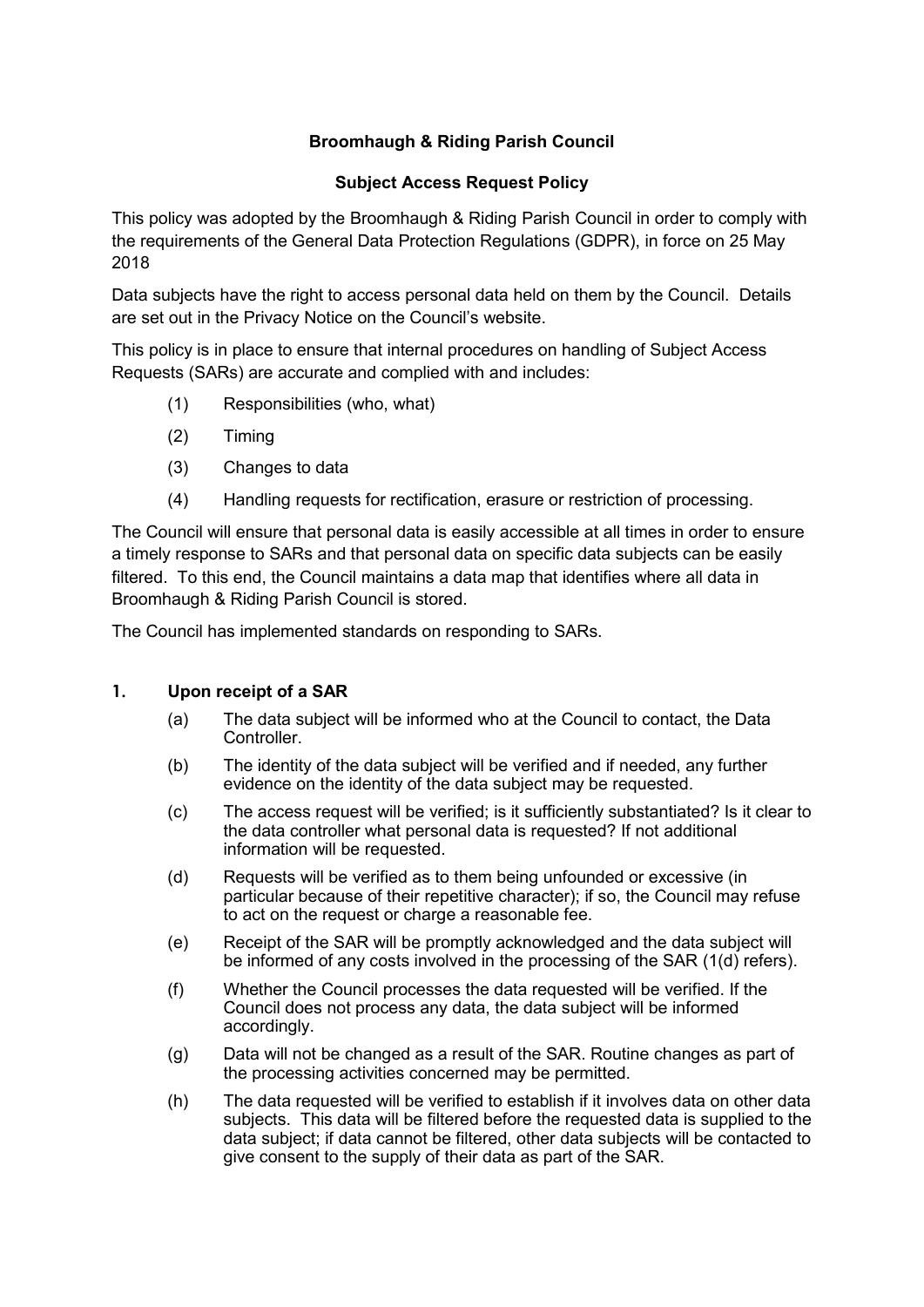## **2. Responding to a SAR**

- (a) The Council will respond to a SAR within one calendar month after receipt of the request:
	- (i) If more time is needed to respond to complex requests, an extension of another two months is permissible, and this will be communicated to the data subject in a timely manner within the first month;
	- (ii) if the council cannot provide the information requested, it will inform the data subject on this decision without delay and at the latest within one month of receipt of the request.
- (b) If a SAR is submitted in electronic form, any personal data will be preferably provided by electronic means as well.
- (c) If data on the data subject is collected and used (known as processing) the Council will ensure as a minimum the following information in the SAR response:
	- (i) the purposes of the processing;
	- (ii) the categories of personal data concerned;
	- (iii) the recipients or categories of recipients to whom personal data has been or will be disclosed, in particular in third countries or international organisations, including any appropriate safeguards for transfer of data, such as Binding Corporate Rules or EU model clauses
	- (iv) where possible, the envisaged period for which personal data will be stored, or, if not possible, the criteria used to determine that period;
	- (v) the existence of the right to request rectification or erasure of personal data or restriction of processing of personal data concerning the data subject or to object to such processing:
	- (vi) the right to lodge a complaint with the Information Commissioners Office ("ICO");
	- (vii) if the data has not been collected from the data subject: the source of such data;
	- (viii) the existence of any automated decision-making, including profiling and any meaningful information about the logic involved, as well as the significance and the envisaged consequences of such processing for the data subject.
- (d) Provide a copy of the personal data undergoing processing.

#### **Implementing the Subject Access Requests Policy – Council Checklist on what MUST be done**

\_\_\_\_\_\_\_\_\_\_\_\_\_\_\_\_\_\_\_\_\_\_\_\_\_\_\_\_

On receipt of a subject access request it must be **forwarded** immediately to the Clerk, who acts as the Data Protection Officer for the Council and who will **identify** whether a request has been made under the Data Protection legislation

1. A member of staff, and as appropriate, councillor, who receives a request to locate and supply personal data relating to a SAR **must** make a full exhaustive **search** of the records to which they have access.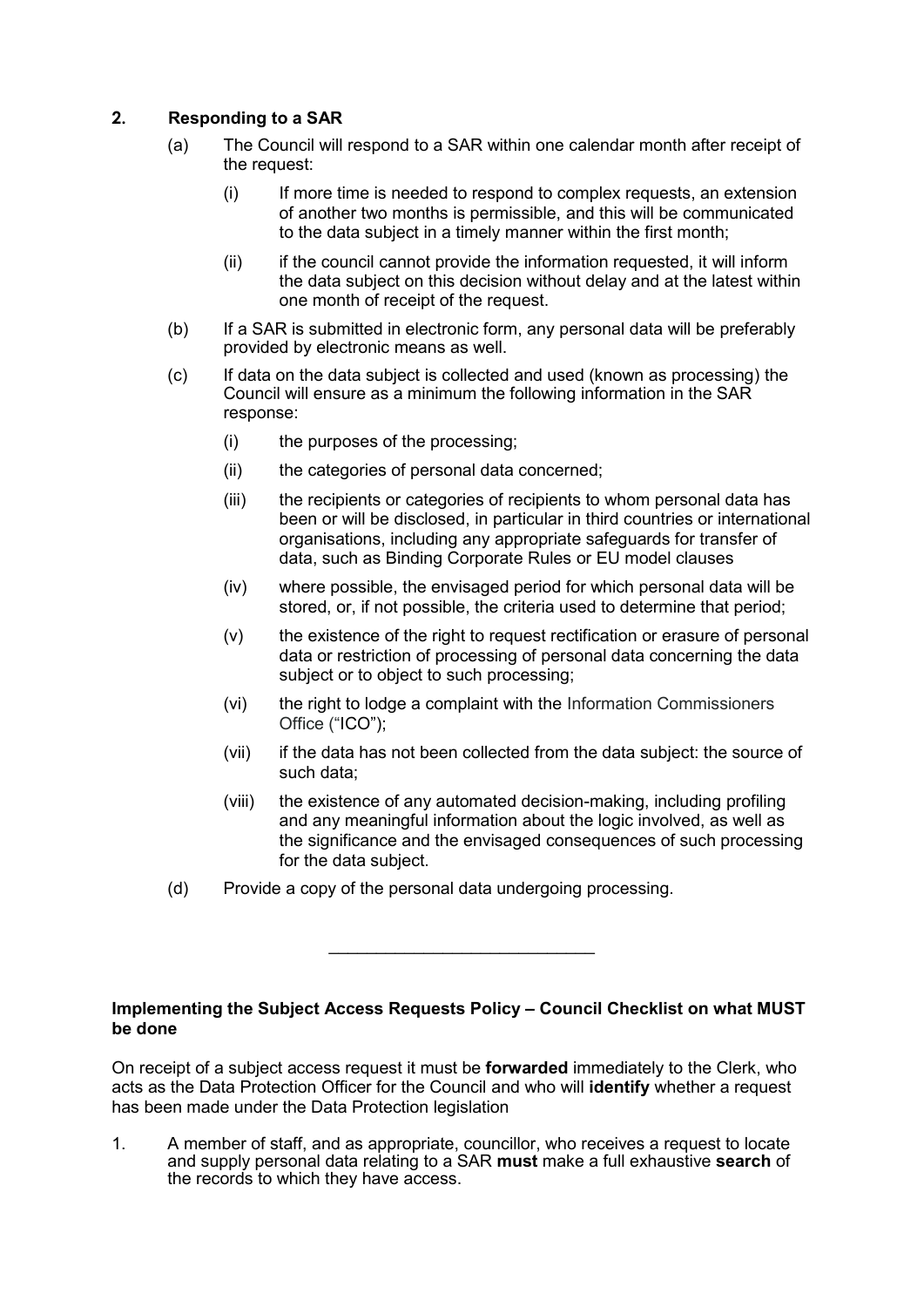- 2. All the personal data that has been requested must be provided unless an exemption applies. (This will involve a search of emails/recoverable emails, word documents, spreadsheets, databases, systems, removable media (for example, memory sticks, floppy disks, CDs), tape recordings, paper records in relevant filing systems.)
- 3. A response must be provided within one calendar.
- 4. SARs must be undertaken free of charge to the requestor unless the legislation permits reasonable fees to be charged.
- 5. The Council must provide where necessary an explanation with the personal data in an "intelligible form", which will include giving an explanation of any codes, acronyms and complex terms. The personal data will be supplied in a permanent form except where the requestor agrees or where it is impossible or would involve undue effort. Any exempt personal data will be redacted from the released documents with explanation why that personal data is being withheld.
- 6. The Council must ensure a request has been received in writing where a data subject is asking for sufficiently well-defined personal data held by the council relating to the data subject. What personal data is needed will be clarified with the requestor, who must supply their address and valid evidence to prove their identity. The Council accepts the following forms of identification (\* These documents must be dated in the past 12 months, +These documents must be dated in the past 3 months):
	- Current UK/EEA Passport
	- UK Photocard Driving Licence (Full or Provisional)
	- Firearms Licence / Shotgun Certificate
	- EEA National Identity Card
	- Full UK Paper Driving Licence
	- State Benefits Entitlement Document\*
	- State Pension Entitlement Document\*
	- HMRC Tax Credit Document\*
	- Local Authority Benefit Document\*
	- State/Local Authority Educational Grant Document\*
	- HMRC Tax Notification Document
	- Disabled Driver's Pass
	- Financial Statement issued by bank, building society or credit card company+
	- Judiciary Document such as a Notice of Hearing, Summons or Court Order
	- Utility bill for supply of gas, electric, water or telephone landline+
	- Most recent Mortgage Statement
	- Most recent council Tax Bill/Demand or Statement
	- Tenancy Agreement
	- Building Society Passbook which shows a transaction in the last 3 months and your address
- 7. A record of requests for data and of its receipt, including dates will be kept by the Clerk.
- 8. The Clerk will review all provided documents to identify whether any third parties are identified in it and will either excise all identifying third party information from the documentation or obtain consent from the third party for their identity to be revealed.
- 9. If the data falls under one of the following exemptions it does not have to be provided:
	- Crime prevention and detection
	- Negotiations with the requester
	- Management forecasts